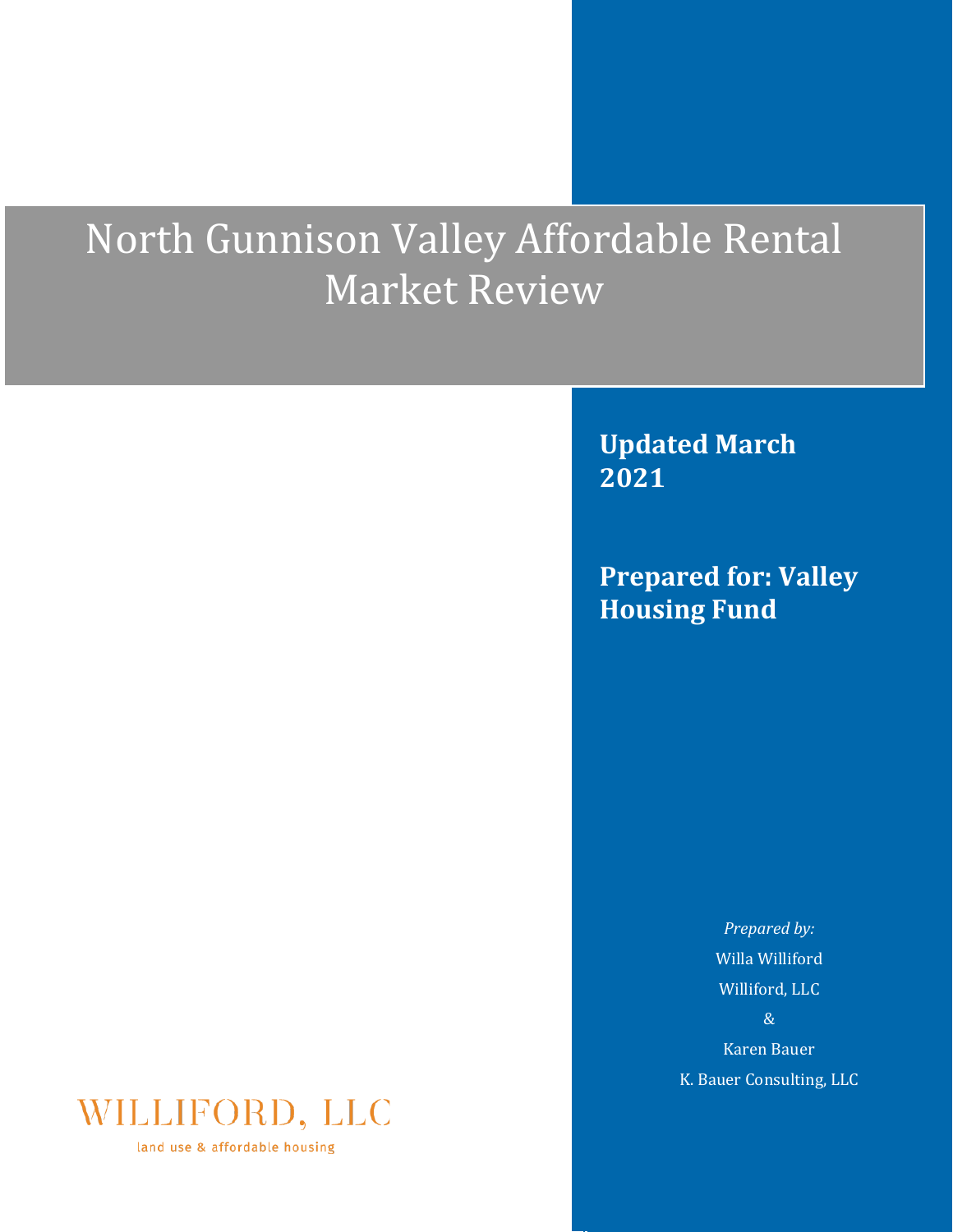# **North Valley Long Term Rental Housing Overview**

# **Purpose**

This rental market overview attempts to quantify current long-term rental rates and vacancies for the north end of the Gunnison valley, including Crested Butte South, Town of Crested Butte, Town of Mt. Crested, and surrounding unincorporated areas. The information is intended to support Valley Housing Fund as they seek to establish development partnerships for affordable housing for rent in the North Village.

# **North Valley Rental Inventory and Trends**

We estimate there are currently about 800 rental units in the north valley. This is only an estimate, and could be better refined with full census or comprehensive statistically valid survey, such as was conducted in 2016. For purposes of this study, we calculated the number of long-term rentals by using the number of units from the 2016 Housing Study, minus the number of conversions including short-term rentals, condominiums and apartments, and added new units.

Over time, the percentage of residential units in the Gunnison Valley that house local residents has been decreasing while the number of second/vacation homes has been on the rise. This trend contributes to housing shortages not only by reducing availability but also by increasing demand for workforce housing from the jobs that second/vacation homes generate. At the time of the *2016 Housing Needs Assessment* 46% of residential units in the north valley were occupied by full time residents. Of those occupied units, 40% were occupied by renters, so 18% of total housing inventory was long term rented.

COVID-19 is also impacting the housing market. Property managers report a number of short-term rentals have converted back to long-term, mostly serving "amenity migrants" – households moving here and working remote jobs Second homeowners are also electing to occupy they homes for longer periods or full time. There is also a Facebook group with 150 comments and at least a dozen people that have lost their housing either because the owner is moving back in or the unit is otherwise being removed from the long-term rental market.

|                              |                     |                       |         | <b>New</b> | Lost to | Estimated |
|------------------------------|---------------------|-----------------------|---------|------------|---------|-----------|
|                              | <b>Rental Units</b> | <b>Rental Units -</b> | Total - | rentals    | STR or  | total     |
| Inventory                    | - North 2016        | Mid Valley 2016       | 2016    | built      | sale    | 2020      |
| Single                       |                     |                       |         |            |         |           |
| Family/Duplex/THomes         | 206                 | 80                    | 287     | 26         | 60      | 253       |
| <b>ADUs</b>                  | 138                 | 25                    | 163     | 3          |         | 166       |
| Condos                       | 268                 | 38                    | 307     | 3          | 30      | 280       |
| <b>Market Apartments</b>     | 38                  | 23                    | 61      | 3          |         | 64        |
| <b>Affordable Apartments</b> | 38                  | 0                     | 38      |            |         | 38        |
| Total                        | 688                 | 167                   | 855     | 36         | 90      | 800       |

# **Rental Inventory**

#### Notes:

Sources include *2016 Housing Needs Assessment*, Property Managers, online sources, GVHRA, Town of Crested Butte.

New built include Paradise Park employee units, SOAR, new townhouses and ADUs in CB and County, and employee mitigation units in Horseshoe Homes lost to STR or second homeowners are from CB Census, and property manager interviews; may be incomplete.

"Mid -valley" includes Almost and CB South, and was defined by specific census tracts in the *2016 Housing Needs Assessment*.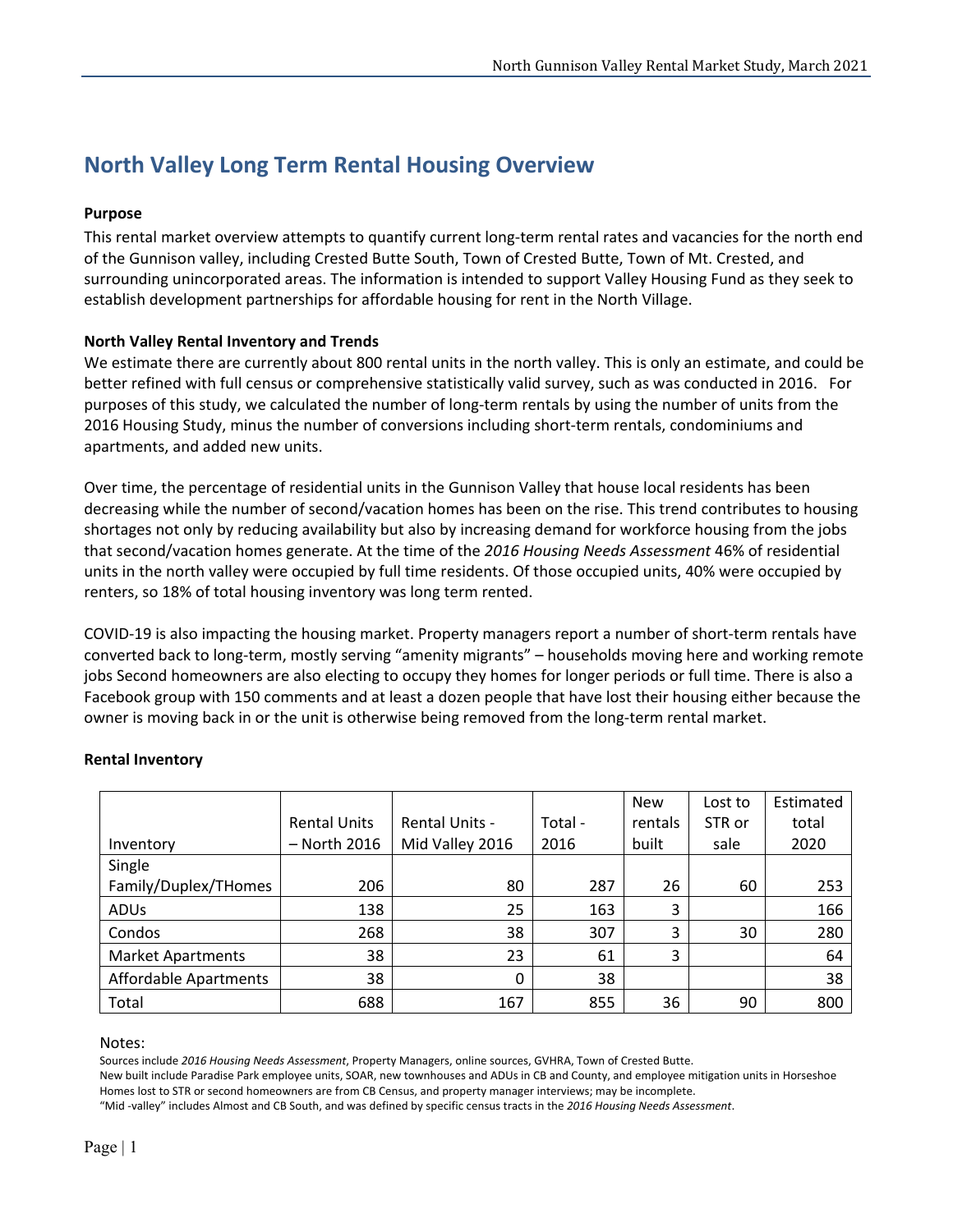# **Rental Market Conditions**

# **Property Management**

Of the 22 property managers contacted, just three companies currently manage long-term rentals. Peak Property Management & Sales, Crested Butte Lodging & Property Management, and Toad Property Management. Together, these firms manage about 117 rentals, which is approximately 13% of long-term rentals. They, and other property management firms primarily focus on short-term rentals. There may be an opportunity to increase costumer service and maintenance through more professional management of longterm rentals.

# **Rent Rates**

Per the *2016 Housing Needs Assessment*, more than half the workforce is rent burdened, and rents have only increased since that time. More affordable rental choices would allow households to move out of rent burdening situations and free up more of their income for other basic necessities, savings, and discretionary spending.

|                       | # of     |            |        |         |         |          |         |         |          |
|-----------------------|----------|------------|--------|---------|---------|----------|---------|---------|----------|
|                       | Units    | Total      |        |         |         | Avg Rent |         |         |          |
|                       | Surveyed | estimated  | Studio | 1BR     | 2BR     | 3BR      | 4 BR    | 5 BR    | 6 BR     |
|                       | in 2020  | # of Units |        |         |         |          |         |         |          |
| Single                |          |            |        |         |         |          |         |         |          |
| Family/Duplex/THomes  | 5        | 254        |        |         | \$1,350 |          | \$3,500 | \$2,500 | \$18,000 |
| ADU                   | 31       | 166        | \$892  | \$1,126 | \$1,219 | \$1,000  |         |         |          |
| Condo                 | 41       | 280        |        | \$1,081 | \$1,552 | \$2,100  | \$2,450 |         |          |
| Apartment-Market      |          |            |        |         |         |          |         |         |          |
| Rate                  | 9        | 64         |        | \$1,127 | \$1,700 |          |         |         |          |
| Affordable Apartments | 38       | 38         |        | \$748   | \$895   | \$1,775  |         |         |          |
| <b>TOTAL</b>          | 124      | 801        |        |         |         |          |         |         |          |

#### **Rent by unit type and bedroom size**

Property Managers, online sources, Gunnison Valley Housing Authority and research team.

# **Rent per sq ft**

|                    | Studio | 1BR    | 2BR    | 3BR    | 4 BR   | 5 BR   | 6 BR    | Avg    |
|--------------------|--------|--------|--------|--------|--------|--------|---------|--------|
| Home               |        |        | \$1.13 |        | \$1.16 | \$1.13 | \$3.60  | \$1.64 |
| ADU                | \$1.55 | \$1.56 | \$1.33 | \$0.72 |        |        |         | \$1.56 |
| Condo              |        | \$1.84 | \$1.68 | \$1.51 | \$1.69 |        |         | \$1.68 |
| Apartment-         |        |        |        |        |        |        |         |        |
| <b>Market Rate</b> | \$1.24 | \$1.46 | \$1.91 |        |        |        |         | \$1.54 |
|                    |        |        |        |        |        |        | Average | \$1.60 |

Sources: Property Managers, online sources, GVRHA and research team.

Rents of all unit types have been rising over the past four years, and it appears that trend will continue. One property manager expects to raise rent by about \$100 this coming year based on demand. The average rent is \$1.60 across all unit types.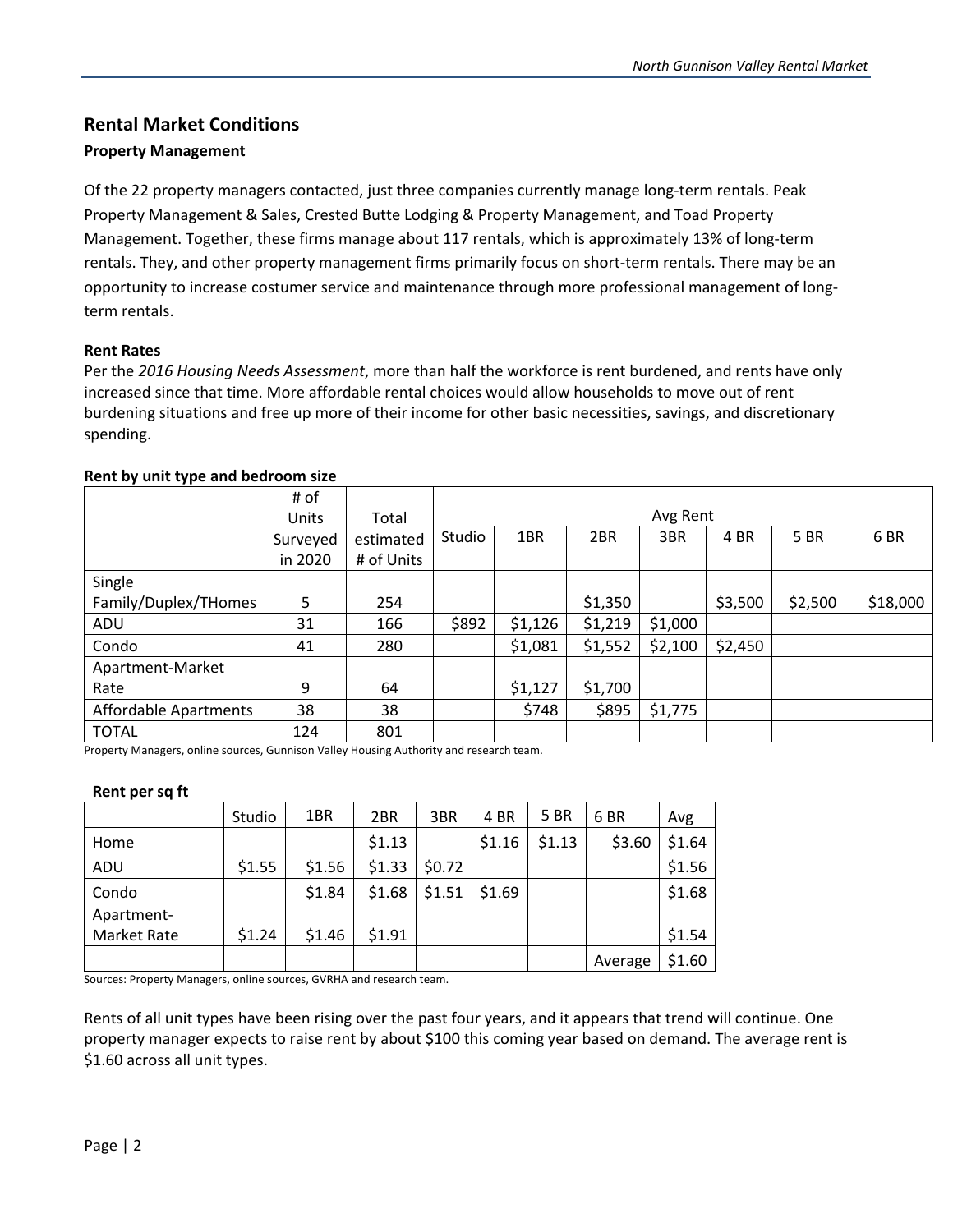#### **Increase in rents since 2016**

| Avg market rent     |         |                 |         |         |
|---------------------|---------|-----------------|---------|---------|
| (excludes ADUs and  | 1BR     | 2 <sub>BR</sub> | 3BR     | 4 BR    |
| Affordable Rentals) |         |                 |         |         |
| 2016                | \$890   | \$1,175         | \$1,883 | \$2,638 |
| 2020                | \$1,104 | \$1,534         | \$2,100 | \$2,975 |
| Change              | \$214   | \$359           | \$217   | \$337   |

#### **Vacancy**

Vacancy rates are below 1%, far below a functional market vacancy level. Since 40% of households rent in the North Valley, demand is high. Property Managers can fill units within a week and one said they don't keep a waitlist because people are always calling.

A three-week inventory of rental listings checking Craigslist, Zillow, Apartments.com, Crested Butte News, property manager websites, and multiple Facebook groups resulted in just seven listings; four condominiums and three homes. Asking rents are captured below, but sample sizes are too small for meaningful analysis.

# **Current Availability - Asking Rents**

|           | 1BR<br>2BR         |                    | 3BR                | 4 BR               |
|-----------|--------------------|--------------------|--------------------|--------------------|
| Home      | <b>NONE VACANT</b> | \$1,350            | NONE VACANT        | \$3,500            |
| ADU       | \$1,112            | <b>NONE VACANT</b> | NONE VACANT        | NONE VACANT        |
| Condo     | \$1,081            | \$1,552            | \$2,100            | \$2,450            |
| Apartment | \$1,127            | \$1.700            | <b>NONE VACANT</b> | <b>NONE VACANT</b> |

Sources: Property Managers, online sources, GVRHA and research team.

# **Affordable Rentals**

The GVRHA manages two income-restricted workforce housing buildings in Crested Butte, Anthracite Place and Elk Creek Townhomes at Stallion Ranch. The property has no vacant units at this time. Anthracite Place has 30 units which are a mix of one- and two-bedrooms as follows:

#### **Anthracite Place**

|                 | 1br   | 2br            |                |                |
|-----------------|-------|----------------|----------------|----------------|
| # of Units      | 24    | 6              |                |                |
| Sq ft           | 550   | 785            |                |                |
| 50% AMI         | 11    | $\overline{2}$ |                |                |
| 60% AMI         | 13    | 4              | Rent/sqft 1 br | Rent/sqft 2 br |
| <b>Rent 50%</b> |       |                |                |                |
| AMI             | \$677 | \$810          | \$1.23         | \$1.03         |
| <b>Rent 60%</b> |       |                |                |                |
| AMI             | \$819 | \$980          | \$1.49         | \$1.25         |
| Average         | \$748 | \$895          |                |                |

Source: GVRHA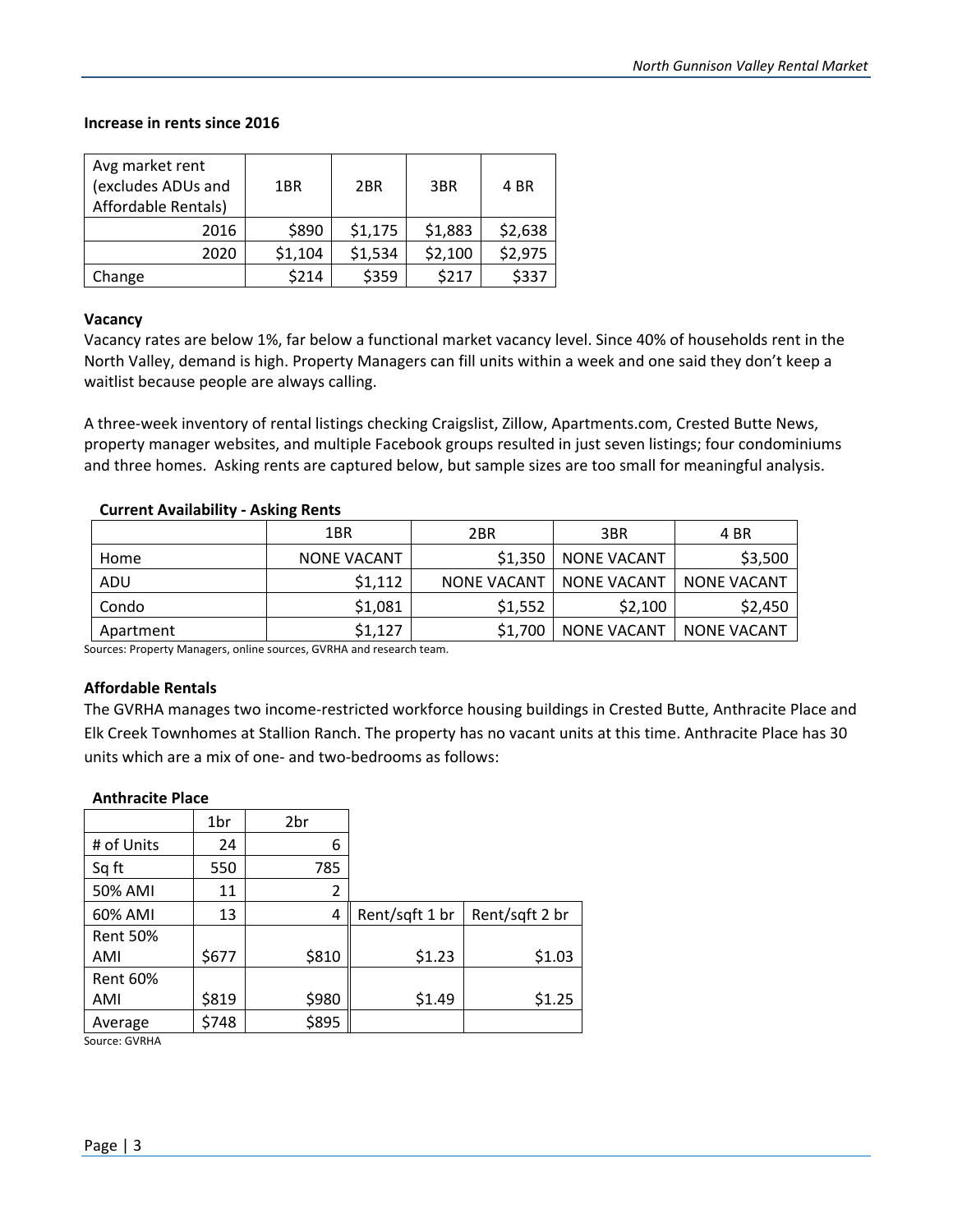Elk Creek Townhomes has eight units. Gunnison County owns seven and Gunnison Hospital owns one. The GVRHA manages the properties and had an "interested list" of over 50 people when the property was nearing completion The property has no vacant units at this time.

| <b>Elk Creek</b> |           |         |         |
|------------------|-----------|---------|---------|
|                  | 3br/2.5ba |         |         |
| # of             |           | 50%     | 60%     |
| Units            | 7         | AMI     | AMI     |
| Sq ft            | 2,200     |         |         |
| Rent             |           | \$1,300 | \$2,250 |
| Rent/sq          |           |         |         |
| ft               |           | \$0.59  | \$1.02  |
| Avg Rent         | \$1,775   |         |         |

Source: GVRHA

# **Renter Preferences and Needs**

Property managers and the *2016 Housing Needs Assessmen*t observe these preferences and needs:

- Many renters have pets, and there are very few pet friendly properties.
- Many renters would like an opportunity to live without roommates, but studios and one-bedroom units are rarely vacant.
- Many renters have had to settle for units that are in poor condition, energy inefficient and have high utility bills.
- Price in the most important consideration for renters in selecting a place to live. Location is the second highest consideration. Many renters make extensive tradeoffs in the current market related to size, quality, and living arrangements.
- Available units are primarily large homes with high end finishes, or condos with amenities targeted to second homeowners, and many do not allow pets – all contrary to what most locals want, which is studio and one-bedroom units.
- Renters are frequently forced to move when owners decide to sell or convert to short term rental use. Renters are seeking assurance that they will be able to renew their lease.
- Many properties are self-managed by owners with small portfolios. Additional professional property management could increase costumer service and a sense of housing stability.
- Property managers report renters seeking shorter term leases, people looking for just June-August or just Dec-March for summer or winter peak employment, although this lease term is not readily available in most situations.

# **Age**

The rental inventory in the north valley is quite old: 96% of units managed by property managers interviewed were 30 years or older. Recent new construction has mostly been affordable housing, including Anthracite Place, Paradise Park, and employee housing mitigation units.

# **Area Median Income and Rental Rate**

Condos in the north valley are used as the closed comparable to multifamily apartments. Current condo asking rents align with about 80-130% AMI, depending on number of bedrooms. These rents can be considered a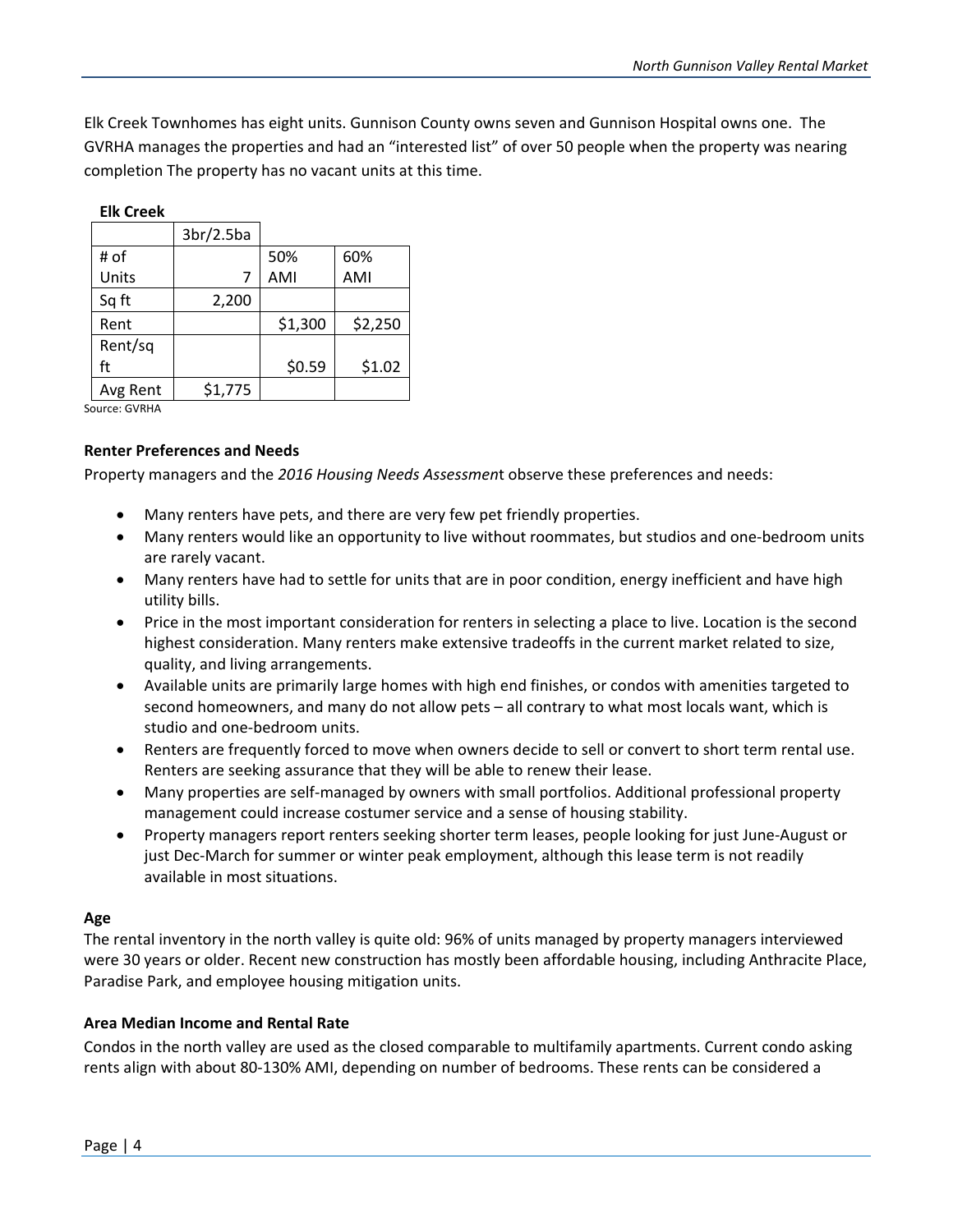ceiling on a prospective affordable housing project, and renters would probably need a discount to these rental rates to be enticed to participate in a rigorous eligibility screening.

# **AMI Equivalent of Market Rents**

|                                | 1BR |       | 2BR |                 | 3BR |       | BR<br>4 |       |
|--------------------------------|-----|-------|-----|-----------------|-----|-------|---------|-------|
| Market Rate Condo Asking Rents |     | 1,081 |     | E E C<br>ے تی ک |     | 2,100 |         | 2,450 |
| <b>AMI Equivalent</b>          |     | 82%   |     | 103%            |     | 124%  |         | 130%  |

Source: November Rent Study, CHFA

# **Household Sizes and Incomes**

The following table is provided to help inform potential unit mix, focusing on households under 150% AMI. The majority of renter households in the north valley include one or two people.

# **North Valley Households by Income and Number of People**

|            | <b>Below</b><br>50%<br><b>AMI</b> | 60%<br><b>AMI</b> | 80%<br>AMI | 100%<br><b>AMI</b> | 120%<br><b>AMI</b> | Up to<br>150%<br><b>AMI</b> | Total | % of<br><b>Total</b> |
|------------|-----------------------------------|-------------------|------------|--------------------|--------------------|-----------------------------|-------|----------------------|
| 1 Person   | 36                                | 72                | 44         | 22                 | 30                 | 42                          | 246   | 35%                  |
| 2 People   | 54                                | 24                | 67         | 63                 | 22                 | 46                          | 276   | 39%                  |
| 3 People   | 12                                | 16                | 89         | 11                 | 4                  | 13                          | 145   | 21%                  |
| 4+ People  | 2                                 | 0                 | $\Omega$   | 20                 | 7                  | 8                           | 37    | 5%                   |
| Total      | 104                               | 112               | 200        | 116                | 63                 | 109                         | 704   | 100%                 |
| % of Total | 15%                               | 16%               | 28%        | 16%                | 9%                 | 15%                         | 100%  |                      |

Source: Ribbon Demographics, Inc, CHFA

# **Capture Rates for Potential North Valley Multifamily Project**

Two market areas were considered. The North Valley is defined as Census Tract 9638, the geography north of Almont extending through Mt. Crested Butte. This is consistent with the primary market area used for the Anthracite Place Market Study in 2014.The secondary market (South Valley) includes Census Tracts 9636 and 9637 including Almont, City of Gunnison, and parts of Taylor Canyon and east of Gunnison. An in-migration metric of 10% of eligible households from the secondary market is included.

Three tiers of capture rates are used to create a range of potential housing price points at each price point. Capture rate levels were assigned to be responsive to the local market conditions: for rents below 60% AMI, there is anticipated to be the strongest ability to lease up, based on almost no available inventory at those price points. Above 80% to 100% AMI starts to overlap with market rents, particularly for smaller units. As rent levels approach, and potentially exceed market rate, smaller capture rates are used. The demographic over 150% AMI price point, as that typically exceeds affordable/workforce housing needs and is well above local market rate rent levels.

The market has very limited vacancy, and renters would likely be attracted to a new housing development based on several factors:

- Affordable/attainable rents
- Amenities
- Location
- New construction quality, energy efficiency, lower utility bills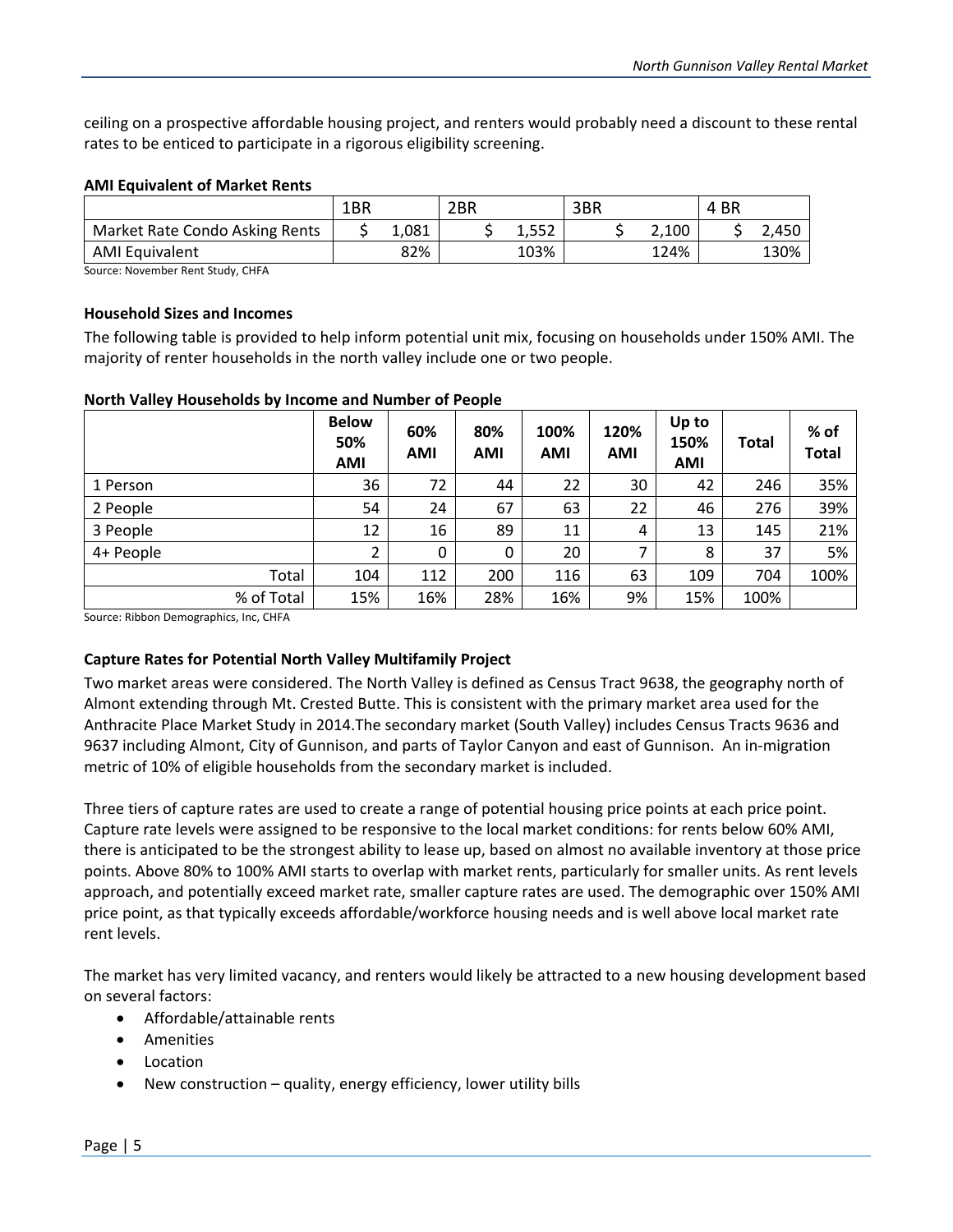- Housing stability and predictability provided by a purpose-built rental housing that won't be sold or converted to a short-term rental
- Professional property management

# **North Valley Capture Rates**

| NORTH VALLEY MARKET AREA                                  | 30%<br><b>AMI</b><br>and<br>below | 50%<br><b>AMI</b> | 60%<br><b>AMI</b> | 80%<br><b>AMI</b> | 100%<br><b>AMI</b> | 120%<br><b>AMI</b> | up to<br>150%<br><b>AMI</b> | <b>Total</b> |
|-----------------------------------------------------------|-----------------------------------|-------------------|-------------------|-------------------|--------------------|--------------------|-----------------------------|--------------|
| Eligible Households                                       | 57                                | 47                | 111               | 200               | 116                | 63                 | 109                         | 704          |
| In Migration - 10% of south valley<br>eligible renters    | 33                                | 52                | 25                | 31                | 14                 | 16                 | 12                          | 183          |
| <b>Total Eligible Households</b>                          | 90                                | 98                | 136               | 231               | 131                | 79                 | 121                         | 887          |
| <b>Existing Units</b>                                     | 0                                 | 13                | 17                | $\Omega$          | 0                  | 0                  | $\Omega$                    | 30           |
| <b>Units Under</b><br>Construction/Planned                | $\mathbf 0$                       | $\Omega$          | $\Omega$          | $\Omega$          | 0                  | $\Omega$           | $\mathbf 0$                 | $\mathbf 0$  |
| <b>Total Existing &amp; Planned</b>                       | $\mathbf 0$                       | 13                | 17                | $\Omega$          | 0                  | $\Omega$           | 0                           | 30           |
| Capture Rate - Conservative                               | 20%                               | 20%               | 20%               | 10%               | 10%                | 3%                 | 3%                          | 12%          |
| Number of potential units at<br>conservative Capture Rate | 18                                | $\overline{7}$    | 10                | 23                | 13                 | $\overline{2}$     | $\overline{4}$              | 77           |
| Capture Rate - Mid                                        | 30%                               | 30%               | 30%               | 15%               | 15%                | 5%                 | 5%                          | 21%          |
| Number of potential units at mid<br><b>Capture Rate</b>   | 27                                | 26                | 36                | 35                | 20                 | $\overline{a}$     | $6\phantom{1}6$             | 153          |
| Capture Rate - Aggressive                                 | 40%                               | 40%               | 40%               | 20%               | 20%                | 10%                | 10%                         | 27%          |
| Number of potential units at<br>aggressive Capture Rate   | 36                                | 34                | 48                | 46                | 26                 | 8                  | 12                          | 210          |

Source: Ribbon Demographics, Inc, CHFA

Note: Anthracite Place is included in the "existing units" line. It is the only deed restricted rental property funded with LIHTC in the market area. The supply of other existing restricted rental units (Elk Creek, Town of Crested Butte ADUs, employer owned rentals etc.) and market rentals is not included, nor are the potential pending projects at Whetstone Vista and Slate River Annexation. All of these variables could impact demand, and would need to be included in a market analysis used for a CHFA funding request.

# **Conclusions**

There is a market opportunity for long term rental housing for local residents and workforce in the north valley. The following considerations are recommended:

- Unit sizes could include one, two bedrooms, and three bedrooms, with an emphasis on one and two bedrooms.
- Rent levels should generally focus on prices that are affordable to households at 60% AMI and below for one bedroom units, 80% AMI and below for two bedrooms, and 100% AMI and below for three bedrooms, although some market up to 150% AMI may be viable, based on the tight rental market and other renter preferences that could be provided.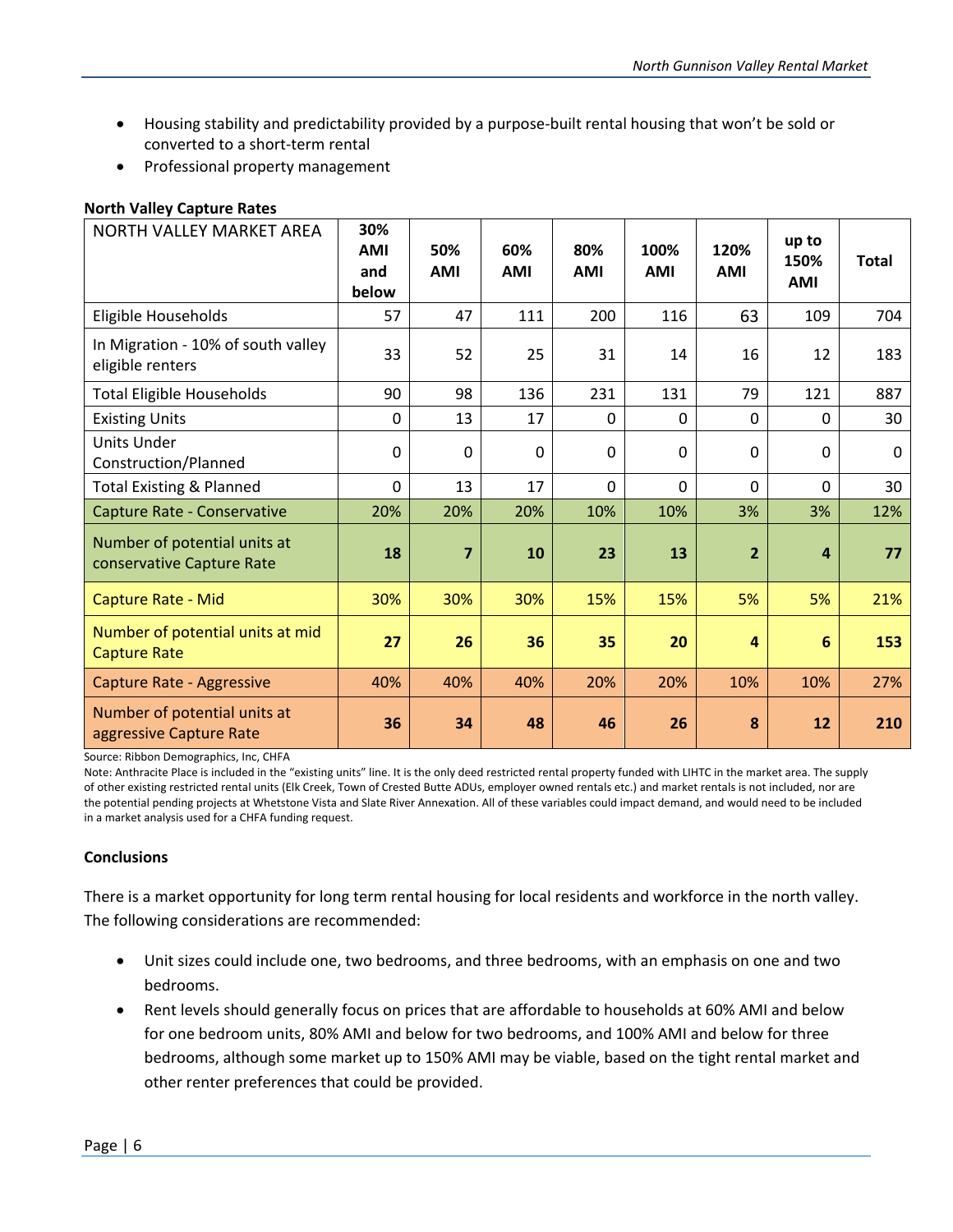- Given the small market size of local renter households, a mix of income levels and price points would help capture the greatest demand.
- To the extent that lower price points can be achieved, those units will likely be in highest demand and lease up very quickly.
- A single project in a single phase should probably not attempt to fulfill the full "aggressive" level capture rate program.
- Public/private partnerships and a variety of financing subsidies will likely be needed to create a viable development that is responsive to market conditions for north valley residents and local workforce.
- There may be an opportunity to capture more in-migration from the south valley, based on commuting patterns. The *Gunnison Valley Housing Market Conditions Update*, anticipated spring 2021, may assist in quantifying this.
- Other potential affordable rental projects in the north valley, Whetstone Vista and Slate River Annexation, should be taken into consideration in the development planning and marketing.